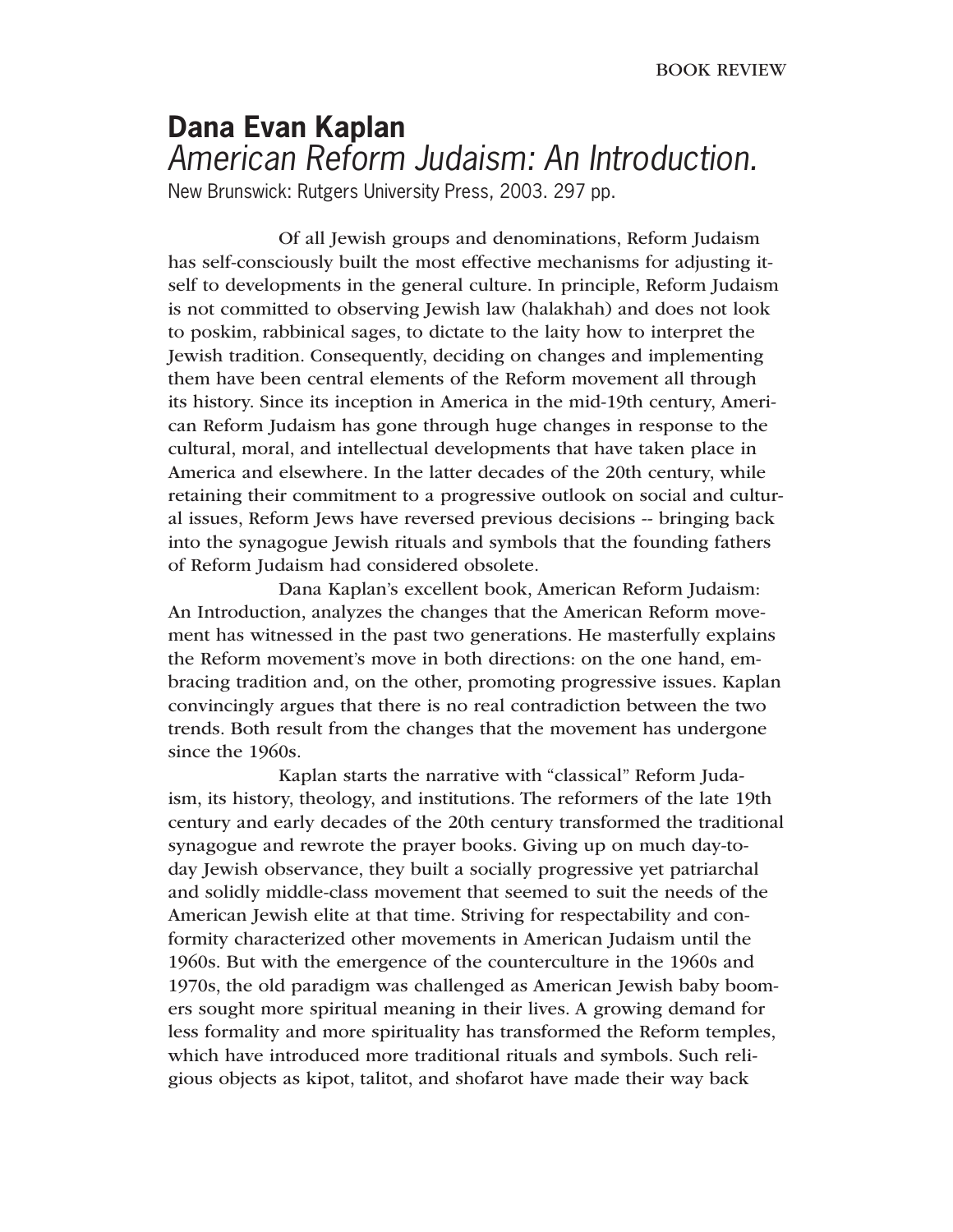into the sanctuary. Today, for example, it is not uncommon for Reform rabbis to wear kippot on a regular basis, and while Reform congregations have not become strictly kosher, they have, as a rule, refrained from allowing overtly nonkosher food in the synagogue building and in other Reform institutions and gatherings. In addition, Reform communities were affected first by the establishment of the state of Israel and later by the Six-Day War, both of which intensified identification with Zionism and the Jewish state. As a consequence of these changes, classical Reform Judaism underwent serious erosion, although, as Kaplan points out, it has not disappeared and is still an influential minority within the Reform movement.

 At the same time, the Reform movement, together with the fledgling Reconstructionist movement, persisted in its commitment to social progress, adjusting itself to new cultural trends such as women's liberation. It was already in the early days of the movement that Reform temples introduced mixed seating, encouraged girls to study in Sunday school toward confirmation, and allowed women to be admitted to Hebrew Union College. But roles of religious leadership were not yet open to female members. The situation changed in the early 1970s, when the first women were ordained as Reform rabbis. This aroused no storm among the Reform, in contrast to the Conservative movement, where long and heated deliberations over the ordination of women went on for more than a decade, ending with a schism (pp. 186-208). The first American woman rabbi, Sally Preisand, was ordained at the Hebrew Union College in 1972, paving the way for the ordination of more than 150 women since then. Likewise, the Reform movement accommodated itself to gay liberation, allowing homosexuals and lesbians full privileges in membership and leadership roles. Since the 1980s, Hebrew Union College has ordained openly gay and lesbian rabbis and has welcomed gay congregations into the Union of American Hebrew Congregations (pp. 209-232). In the early 2000s, the Central Conference of American Rabbis gave its members license to officiate in gay and lesbian commitment ceremonies. Confronting the growing number of interfaith marriages, the Reform movement has also opened its doors to interfaith couples and their offspring. Reform congregations were the first to allow families with only one Jewish spouse to join as members. In 1983, the movement decided to recognize children of mixed marriages as Jewish, even when their mothers were not Jewish, provided that they were brought up as Jews. The tolerant atmosphere in Reform congregations has also made it possible for non-Jews to explore the Jewish tradition, which has led to a growing number of "Jews by choice." Consequently, the Reform movement has decided to invest in outreach activity and in educational pro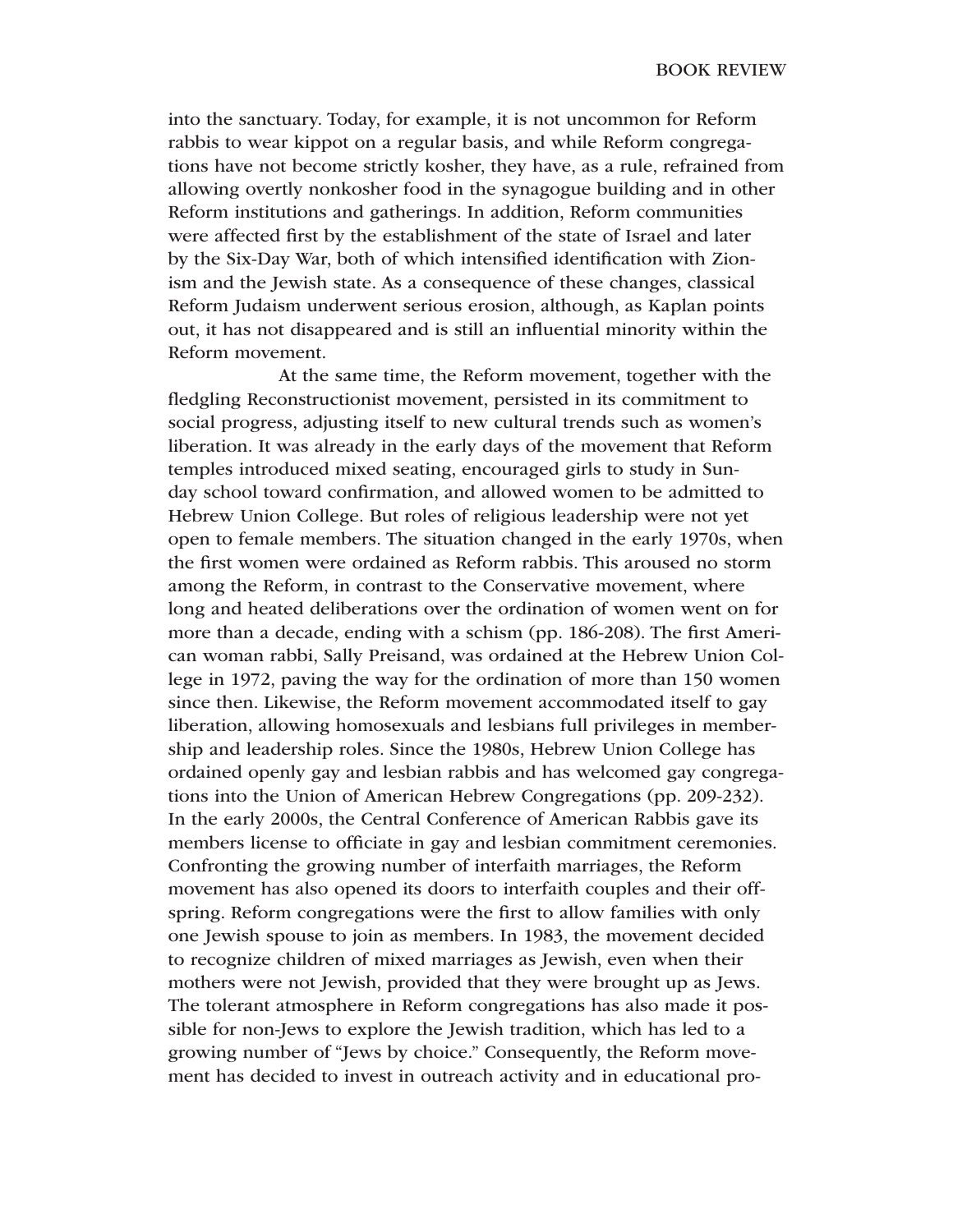grams for new Jews (pp. 155-185). Thus, the ethnic component of Reform congregations changed between the 1970s and the beginning of the 21st century, as a growing percentage of participants in Reform services were not born Jewish.

 Kaplan offers a sophisticated and nuanced analysis of the Reform movement of our generation and its issues. The author, who is both a pulpit rabbi and an academician, has the ability to view the movement from more than one angle. He writes critically, exposing at times discord and crises, and offers a balanced picture that presents both the movement's achievements and its shortcomings. In spite of the numerical growth the Reform movement has witnessed in the past decades and its evident ability to reshape itself to changing realities, Kaplan voices skepticism over the movement's actual achievements. While he points to its ability to meet the needs of its individual members and to build a pluralistic and inclusive movement, Kaplan sees setbacks and limitations to a progressive religious movement in which members have full autonomy to pick and choose elements of the tradition as they see fit. He finds the rank and file of the movement to be lacking in passion and commitment. Many, if not most, Reform Jews do not attend synagogue on a regular basis, and there is a disparity between the concerns of the rabbinical leadership and those of the ordinary members (pp. 233-253).

 Kaplan should be commended for his comparative approach, which places the developments in the American Reform movement within the larger context of changes in American religion and culture during the era (pp. 44-78). He is familiar with all the ins and outs of the movement, its leaders and institutions, and their standing on theological and social issues. He has taken part in Reform gatherings and has interviewed leaders and activists. His familiarity with the developments he writes about allows him to present detailed descriptions of behindthe-scenes struggles, which add color to the narrative. American Reform Judaism is also well-written and well-organized. Kaplan's writing is clear and direct, intended not only for scholars but also for community leaders and interested laypersons.

 The book is accompanied by a foreword by Arthur Hertzberg, a leading American Jewish intellectual, and an afterword by Eric Yoffie, a leader of the Reform movement. Hertzberg's essay, while insightful, has little to do with the theme of the book, whereas Yoffie's intelligent afterword reads more like a laudatory book review. American Reform Judaism is such a fine work, makes such an important contribution, and reads so well, that there is no need for these two literary maids of honor.

Such minor flaws notwithstanding, this is a highly welcome